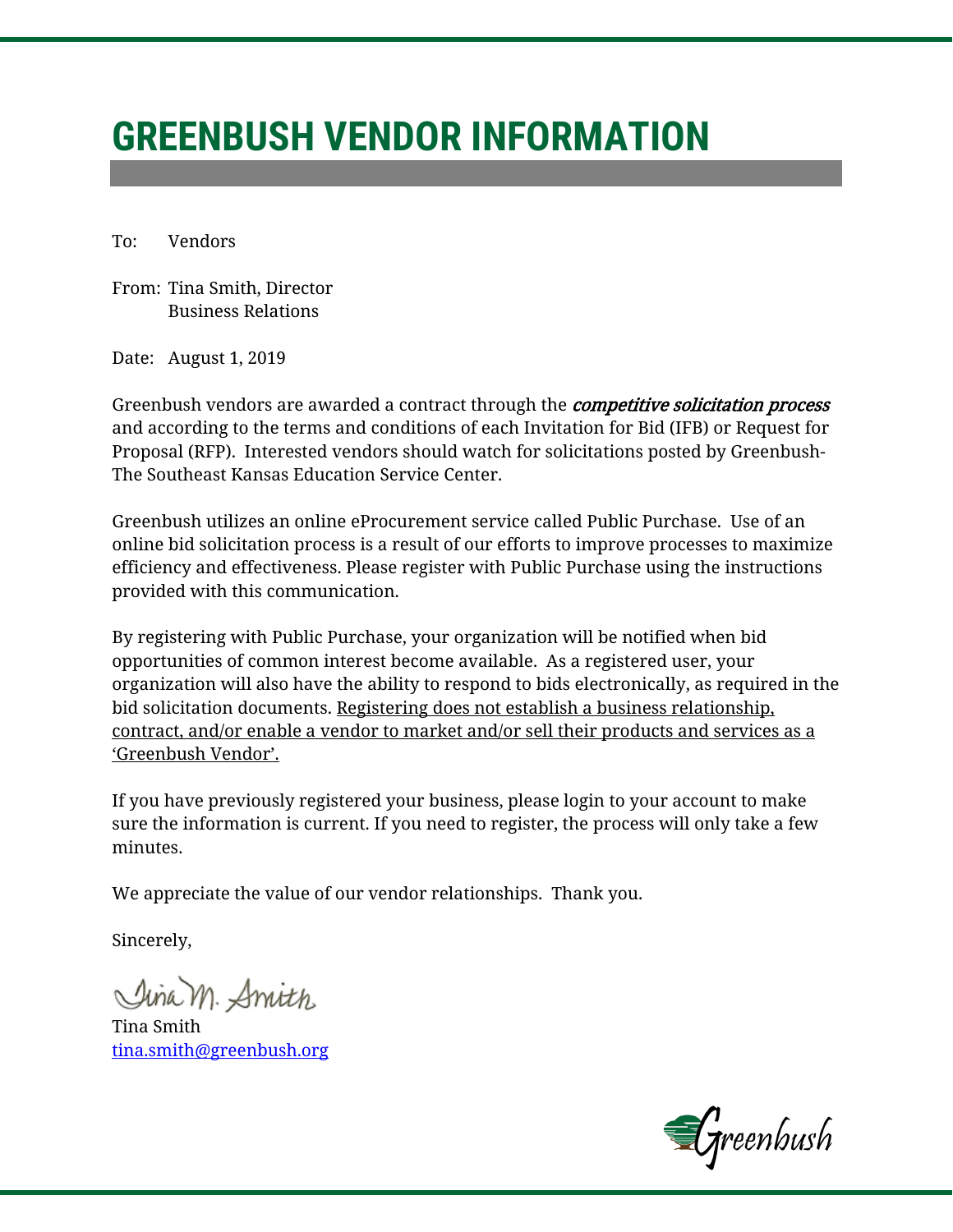# Public | Purchase<sub>™</sub>

Using Public Purchase not only makes our solicitation process easier, it also provides efficiencies to our vendors. Public Purchase provides governmental agencies and their vendors with a comprehensive and easy-to-use web-based eProcurement system. The Public Purchase eProcurement system is designed exclusively for use by governmental agencies and their vendors. Public Purchase is compliant with all Federal and State regulations which set forth the required procedures for governmental agency purchasing.

As a vendor, Public Purchase provides a single location in which to view open solicitations and award information for previous solicitations issued through the Public Purchase website. The Public Purchase system provides automatic notification and transmittal of bid solicitations to vendors. In addition, Public Purchase gives registered vendors access to bid opportunities with government entities. All of this is provided free of charge.

#### INSTRUCTIONS

## 1. Register with Public Purchase:

Use the link below to begin the registration process. It can take up to 24 hours for your account to become active. You will receive an email from [notices@publicpurchase.com](mailto:notices@publicpurchase.com) letting you know your account is activated. Be sure to add this email address to your contacts to avoid the bid notification emails being sent to your junk (spam) folder.

<https://www.publicpurchase.com/gems/register/vendor/register>

If you are already registered with Public Purchase please proceed directly to step 2.

# 2. Register with Southeast Kansas Education Service Center:

- a. Once you have received your activation email from Public Purchase log into [www.publicpurchase.com](http://www.publicpurchase.com/) and accept the terms and conditions of use.
- b. Then click on the link below to start your registration process with Southeast Kansas Education Service Center. Begin by selecting the NIGP Commodity Codes that relate to your business so you can receive email notifications of future bid opportunities.
- c. You may be prompted to fill out a W-9 for the Southeast Kansas Education Service Center records and for tax purposes. This form must be completed before you will be considered a vendor for the Southeast Kansas Education Service Center even if Southeast Kansas Education Service Center already has a W-9 from you on file.
- d. If, for any reason, the link below fails, you can use the following procedure to complete the registration process: